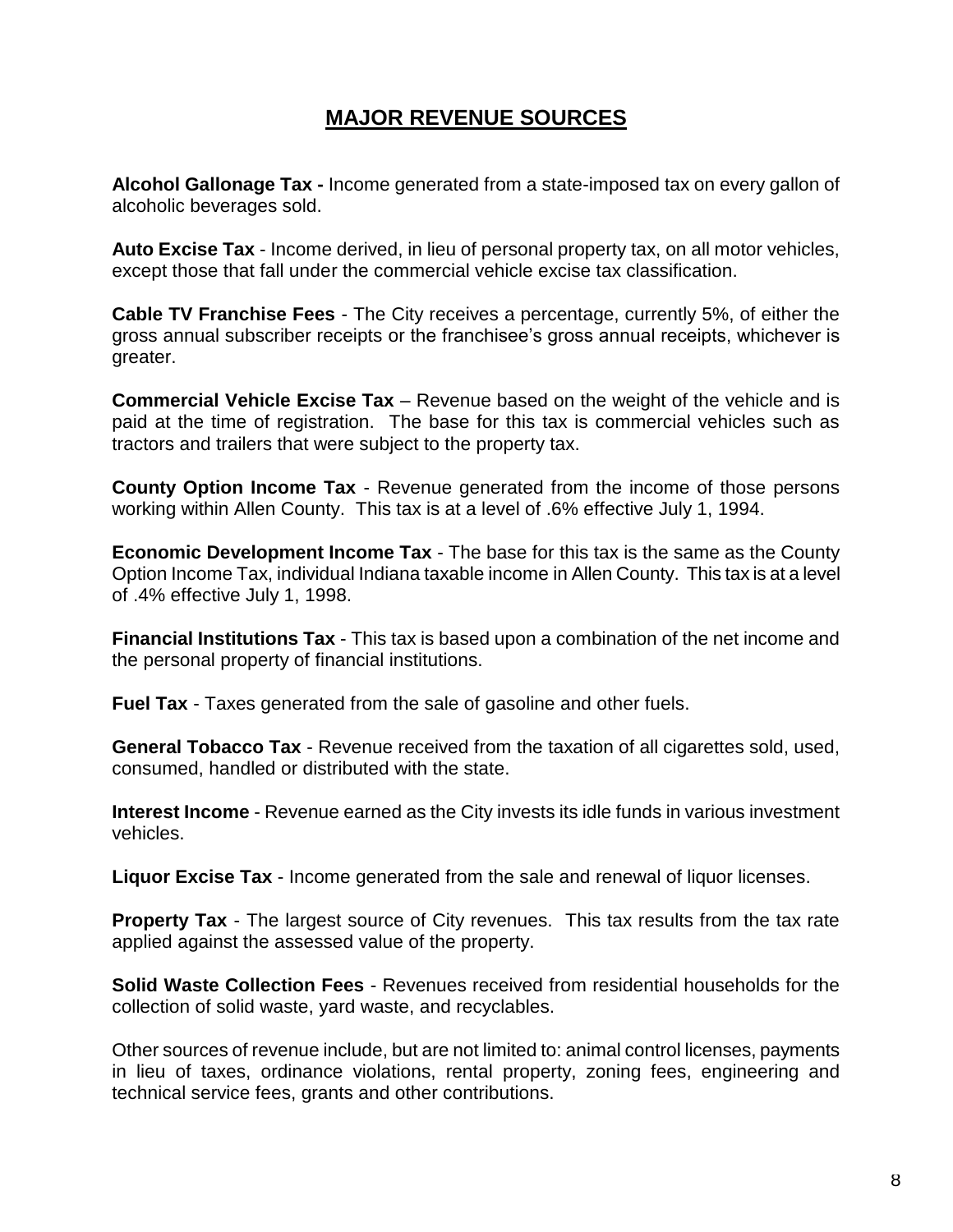# **TAXES BASED ON INCOME**

In March of 1989, the Common Council of the City of Fort Wayne enacted the County Option Income Tax (COIT), one of three local option income taxes available to counties under State statutes in Indiana, as part of a tax reform package. Also, available to counties under Indiana law is the County Adjusted Gross Income Tax (CAGIT) and the County Economic Development Income Tax (CEDIT). The Common Council controlled enactment of the tax at that time based on the fact that the City comprised 58.5% of the population of Allen County, even though the Allen County COIT Council actually enacts the tax.

The tax reform effort involved two primary strategies. One, it is appropriate to tax those citizens who live outside the City but use City services such as roads and streets, fire protection, and police protection while they work in Fort Wayne. To a modest extent, COIT accomplishes that. Two, adding a different tax base into the picture, income as opposed to property, broadens and distributes the total tax burden in a fairer manner. COIT accomplishes that as well.

The tax reform package also included an increase in the Homestead Property Tax Credit from 4% to 12% by 1992 and a flat property tax rate through 1992. The COIT tax began on July 1, 1989 at a rate of .2% on Indiana adjusted gross income. Because of fluctuations in the base upon which COIT is computed, revenue could vary more from year to year than does property tax revenue.

COIT increased to .3% on July 1, 1990, where it remained frozen until July 1, 1992. In March of 1992, the Common Council removed a self-imposed freeze on the COIT tax and allowed it to go to .4% effective July 1, 1992. The Common Council increased COIT to .5% effective July 1, 1993 and to .6% effective July 1, 1994. The City receives revenues from the State of Indiana on a delayed basis.

In March of 1993, the Common Council enacted the Economic Development Income Tax (CEDIT) for Allen County at a level of .2% effective July 1, 1993. Use of these funds is restricted to projects related to economic development, infrastructure improvements, Parks and Safety capital expenditures or payment on bonds to fund any of these types of projects. In March of 1998, Common Council voted to increase the rate to .4% effective July 1, 1998.

The COIT and CEDIT revenue history for the City of Fort Wayne is as follows:

| Year                       | <b>COIT Received</b> | <b>CEDIT Received</b> |
|----------------------------|----------------------|-----------------------|
| 1995                       | 8,707,401            | 5,015,992             |
| 1996                       | 9,183,664            | 6,200,011             |
| 1997                       | 8,592,454            | 6,992,700             |
| 1998                       | 9,871,928            | 7,272,282             |
| 1999                       | 10,303,279           | 15,947,191            |
| 2000                       | 11,263,966           | 17,668,570            |
| 2001                       | 12,924,441           | 19,894,809            |
| 2001 Windfall              | 4,624,444            | 5,267,845             |
| 2002                       | 14,535,078           | 22,036,574            |
| 2003                       | 10,703,146           | 16,622,168            |
| 2004                       | 10,478,580           | 15,830,142            |
| 2005                       | 9,781,044            | 16,206,853            |
| 2006                       | 11,929,263           | 18,559,384            |
| 2007                       | 11,628,649           | 18,930,885            |
| 2008                       | 12,538,136           | 21,825,380            |
| 2009                       | 14,922,501           | 23,021,823            |
| 2010                       | 14,812,505           | 23,508,566            |
| 2011 Certified             | 10,555,857           | 18,522,623            |
| <b>Additional 2011</b>     | 1,811,269            | 2,246,981             |
| 2012 Estimated             | 10,828,844           | 17,535,408            |
| <b>Additional 2012 Est</b> | 1,842,230            | 2,646,234             |
| 2013 Estimated             | 14,171,041           | 21,586,815            |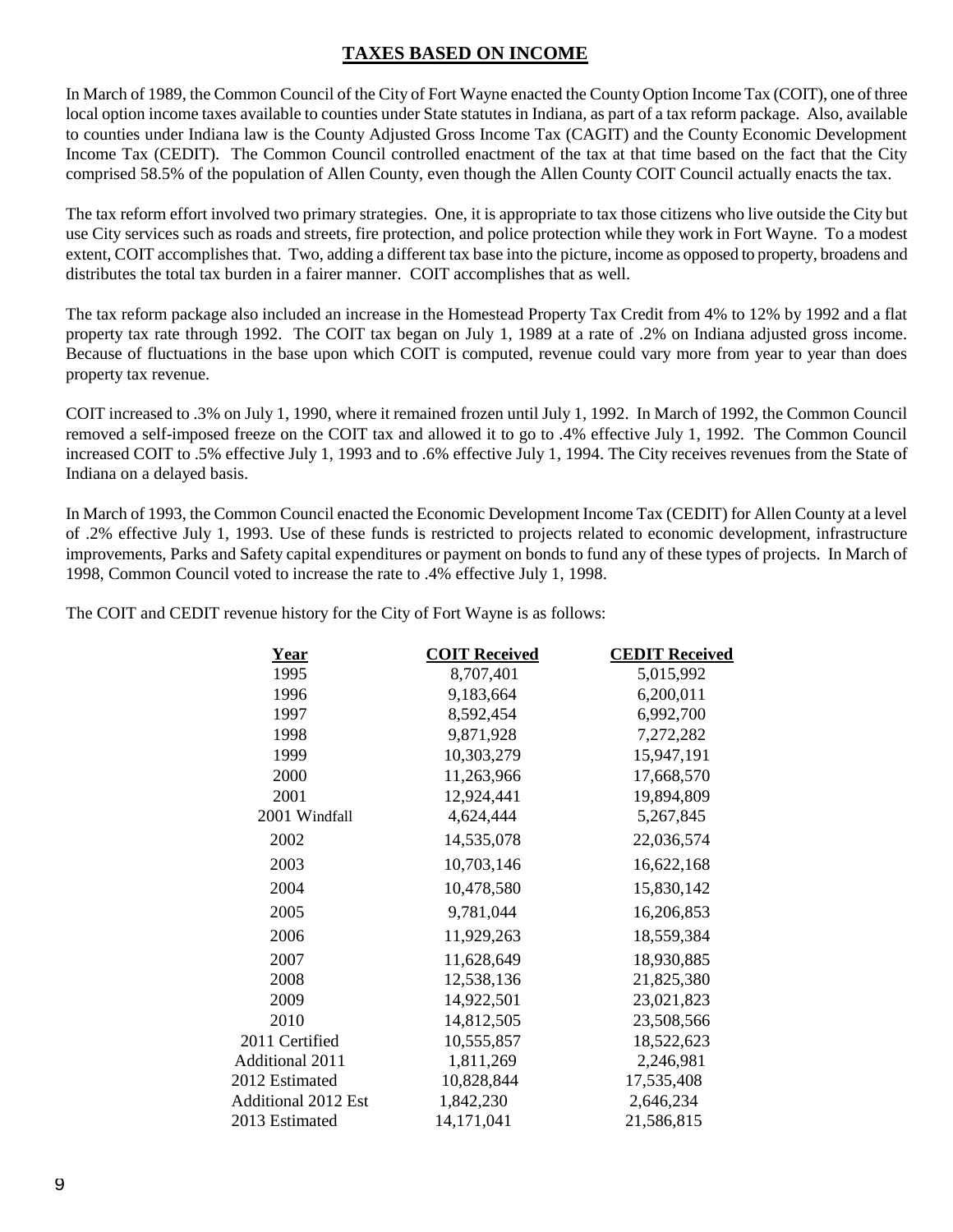|                                              | 2008           | 2009           | 2010           | 2011                     |                | 2012                     |                  |
|----------------------------------------------|----------------|----------------|----------------|--------------------------|----------------|--------------------------|------------------|
|                                              | <b>DLGF</b>    | <b>DLGF</b>    | <b>DLGF</b>    | <b>DLGF</b>              |                | <b>DLGF</b>              |                  |
|                                              | Approved       | Approved       | Approved       | Approved                 | 2011           | Approved                 | 2013             |
|                                              | <b>Budget</b>  | <b>Budget</b>  | <b>Budget</b>  | <b>Budget</b>            | Actual         | <b>Budget</b>            | <b>Submitted</b> |
| General                                      |                |                |                |                          |                |                          |                  |
| COIT                                         | 11,891,932     | 12,001,557     | 14,631,131     | 5,054,310                | 11,383,349     | 10,408,844               | 13,751,040       |
| <b>Financial Institution Tax</b>             | 407,416        | 440,042        | 408,868        | 396,122                  | 400,163        | 400,125                  | 329,114          |
| <b>Auto/Aircraft Excise Tax</b>              | 3,672,222      | 3,797,459      | 3,678,309      | 3,445,977                | 3,937,652      | 3,543,578                | 3,422,115        |
| <b>Commercial Vehicle Excise Tax</b>         | 359,980        | 399,096        | 324,476        | 348,643                  | 345,632        | 345,597                  | 293,856          |
| <b>Cable Franchise Fees</b>                  | 1,194,708      | 1,290,000      | 1,440,000      | 1,483,200                | 1,643,280      | 1,722,000                | 1,600,800        |
| Fees                                         | 33,700         | 33,700         | 33,500         | 34,800                   | 36,411         | 34,800                   | 34,800           |
| <b>Economic Development Fees</b>             | 24,000         | 23,000         | 15,000         | 10,000                   | 15,776         | 10,000                   | 11,000           |
| <b>Zoning Fees</b>                           | 55,000         | 1,400          | 1,500          | 2,000                    |                | 1,600                    |                  |
| <b>Animal Control Licenses</b>               | 106,855        | 108,150        | 126,865        | 118,600                  | 125,450        | 117,780                  | 125,090          |
| <b>Building Permits</b>                      | 147,768        |                |                |                          |                |                          |                  |
| <b>Right of Way Permits</b>                  | 316,000        | 360,000        | 300,000        | 300,000                  | 275,686        | 270,000                  | 270,000          |
| Licenses & Permits                           | 14,850         | 13,320         | 14,060         | 14,100                   | 19,513         | 10,420                   | 8,050            |
| <b>State Grants</b>                          | 4,992          | 4,992          | 4,992          | 2,496                    | 6,208          | 2,496                    | 2,496            |
| Cigarette Tax                                | 240,083        | 217,575        | 212,573        | 180,062                  | 195,869        | 185,194                  | 177,584          |
| Alcohol Beverage Gallonage Tax               | 485,167        | 500,172        | 500,172        | 500,172                  | 502,918        | 468,521                  | 492,161          |
| Liquor Excise Tax                            | 101,339        | 101,339        | 101,339        | 101,339                  | 141,107        | 137,063                  | 141,106          |
| Gaming Tax                                   | 1,576,985      | 1,568,805      | 1,565,000      | 1,565,000                | 1,565,047      | 1,502,845                | 1,502,845        |
|                                              | 3,444,646      | 4,247,068      | 5,954,000      |                          | 6,785,646      |                          |                  |
| Payments in Lieu of Taxes (PILOT)<br>911 Fee | 745,680        | 745,680        | 745,680        | 6,785,646<br>745,680     | 745,680        | 7,046,702                | 7,363,436        |
|                                              |                |                |                |                          |                |                          |                  |
| Sale of Maps & Publications                  | 44,604         | 34,524         | 35,738         | 35,839                   | 48,428         | 33,462                   | 33,438           |
| City/Town Services                           | 741,025        | 750,600        | 810,000        | 810,000                  | 589,103        | 719,400                  | 797,900          |
| <b>Weed Cutting</b>                          | 153,000        | 110,000        | 185,000        | 155,000                  | 214,798        | 155,000                  | 185,000          |
| <b>Animal Control Fees</b>                   | 251,118        | 257,708        | 285,896        | 275,491                  | 260,938        | 264,063                  | 246,366          |
| <b>Charges for Services</b>                  | 78,780         | 194,080        | 176,100        | 178,500                  | 223,243        | 141,150                  | 148,500          |
| Insurance Reimbursements                     | 110,000        | 111,200        | 111,200        | 111,200                  | 246,331        | 111,200                  | 115,200          |
| Sale of Scrap                                | 13,475         | 13,700         | 13,700         | 13,700                   | 11,662         | 13,700                   | 15,500           |
| <b>CU Services Reimbursements</b>            | 2,137,890      | 1,400,340      | 1,400,340      | 1,400,340                | 1,400,340      | 1,400,340                | 1,547,316        |
| <b>Barrett Law Reimbursements</b>            | 100,000        | 100,000        | 100,000        | 50,000                   |                |                          |                  |
| <b>CEDIT Reimbursements</b>                  | 116,000        |                |                |                          |                |                          |                  |
| Violation of Ordinances                      | 338,100        | 289,400        | 225,800        | 266,600                  | 162,393        | 264,700                  | 181,700          |
| <b>Court Receipts</b>                        | 256,000        | 280,000        | 280,000        | 244,800                  | 120,301        | 148,800                  | 234,000          |
| Parking Meter Receipts                       | 505,000        | 510,000        | 435,000        | $\blacksquare$           |                |                          |                  |
| <b>Auction Proceeds</b>                      | 37,200         | 37,200         | 45,000         | 45,000                   |                | 63,000                   |                  |
| Interest on Investments                      | 800,000        | 800,000        | 60,000         | 42,000                   | 5,051          | 16,800                   | 42,000           |
| Rentals                                      | 112,616        | 112,616        | 111,057        | 111,016                  | 96,168         | 108,616                  | 233,680          |
| Miscellaneous Revenues                       | 111,480        | 100,080        | 127,955        | 99,480                   | 496,164        | 388,239                  | 230,836          |
| Transfer from other funds                    | 45,000         | 45,000         | 90,000         | 92,700                   | 400,436        | 75,000                   | 67,000           |
| <b>Total General Fund</b>                    | 30,774,611     | 30,999,803     | 34.550.251     | 25,019,813               | 32,400,743     | 30,111,035               | 33,603,929       |
|                                              |                |                |                |                          |                |                          |                  |
| Fire                                         |                |                |                |                          |                |                          |                  |
| <b>COIT</b>                                  |                |                |                | 4,000,000                | 3,999,996      |                          |                  |
| <b>Financial Institution Tax</b>             | 253,619        | 267,805        | 234,172        | 226,856                  | 229,877        | 229,876                  | 243,256          |
| Auto/Aircraft Excise Tax                     | 2,220,403      | 2,258,800      | 2,068,180      | 1,943,804                | 2,235,772      | 2,012,939                | 2,495,008        |
| <b>Commercial Vehicle Excise Tax</b>         | 221,507        | 240,779        | 185,040        | 193,782                  | 198,551        | 198,550                  | 217,196          |
| <b>Federal Grants</b>                        | $\blacksquare$ | 50,000         |                | $\blacksquare$           | $\blacksquare$ |                          |                  |
| Sale of Maps & Publications                  | 84             | 84             | 80             | 80                       |                | 80                       | 80               |
| <b>Fire Protection Contracts</b>             | 11,069         | 11,069         | 11,733         | 11,733                   | 10,384         | 4,277                    | 4,277            |
| Violation of Ordinances                      | 2,550          | 2,550          | 13,300         | 5,000                    | 7,998          | 6,100                    | 6,100            |
| Insurance Reimbursements                     | ٠              |                |                |                          | 12,280         |                          |                  |
| Sale of Scrap                                | $\blacksquare$ | $\blacksquare$ | $\blacksquare$ | $\overline{\phantom{a}}$ | 2,174          | $\overline{\phantom{a}}$ |                  |
| Miscellaneous Revenues                       | 900            | 900            | 600            | 600                      | 30,491         | 50                       | 50               |
| <b>Total Fire Fund</b>                       | 2,710,132      | 2,831,987      | 2,513,105      | 6,381,855                | 6,727,523      | 2,451,872                | 2,965,967        |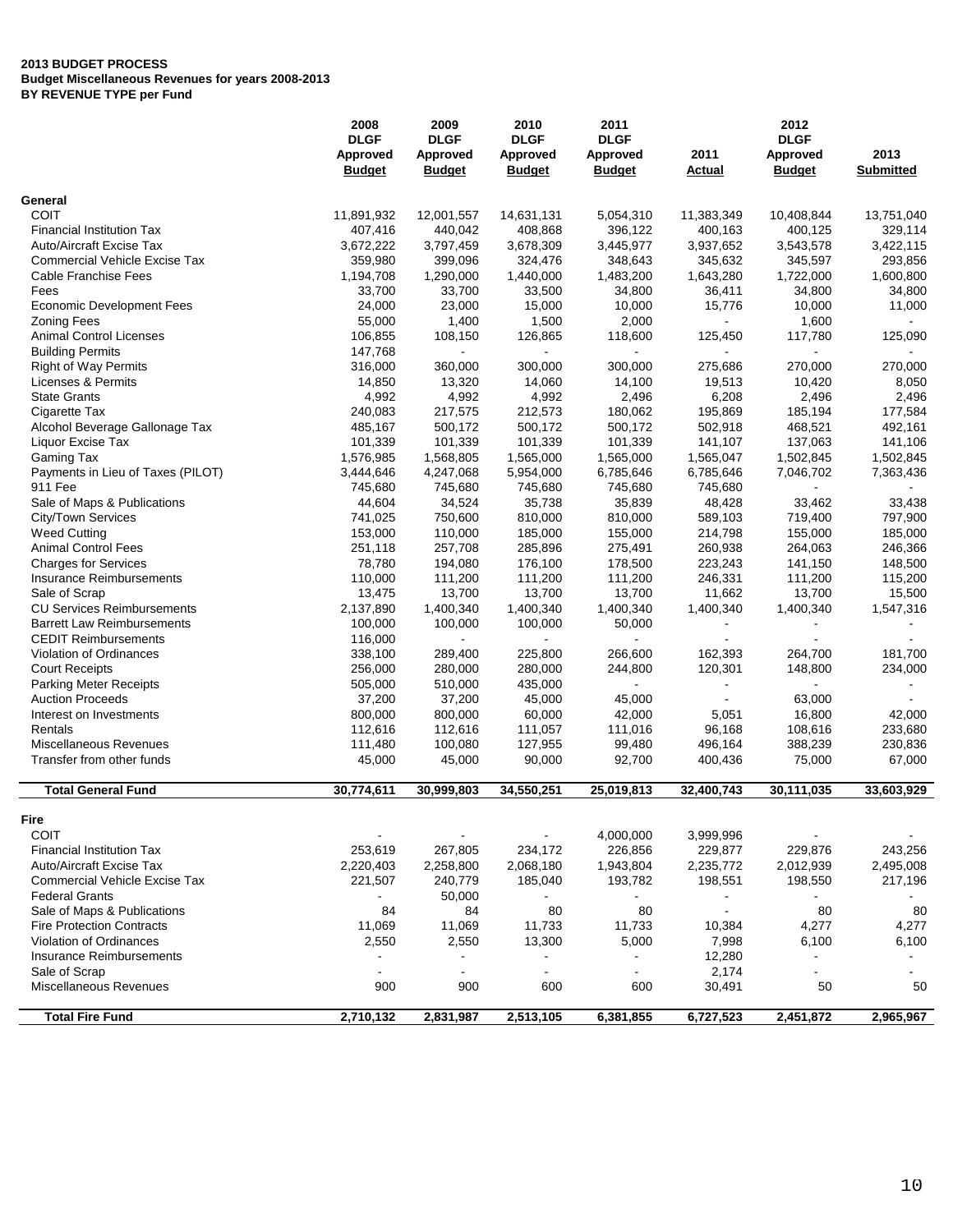|                                                     | 2008                    | 2009                      | 2010                             | 2011                      | 2012           |                                  |                  |  |
|-----------------------------------------------------|-------------------------|---------------------------|----------------------------------|---------------------------|----------------|----------------------------------|------------------|--|
|                                                     | <b>DLGF</b><br>Approved | <b>DLGF</b>               | <b>DLGF</b>                      | <b>DLGF</b>               | 2011           | <b>DLGF</b>                      | 2013             |  |
|                                                     | <b>Budget</b>           | Approved<br><b>Budget</b> | <b>Approved</b><br><b>Budget</b> | Approved<br><b>Budget</b> | Actual         | <b>Approved</b><br><b>Budget</b> | <b>Submitted</b> |  |
| <b>Parks &amp; Recreation</b>                       |                         |                           |                                  |                           |                |                                  |                  |  |
| <b>COIT</b>                                         | 420,000                 | 420,000                   | 420,000                          | 1,420,000                 | 1,552,682      | 420,000                          | 420,000          |  |
| <b>Financial Institution Tax</b>                    | 69,537                  | 73,122                    | 72,062                           | 72,532                    | 73,598         | 73,596                           | 76,872           |  |
| <b>Auto/Aircraft Excise Tax</b>                     | 621,107                 | 625,488                   | 643,350                          | 626,300                   | 718,886        | 646,997                          | 793,053          |  |
| <b>Commercial Vehicle Excise Tax</b>                | 61,442                  | 66,306                    | 57,188                           | 62,120                    | 63,568         | 63,568                           | 68,637           |  |
| <b>Park Service Fees</b>                            | 1,725,000               | 1,623,950                 | 1,431,950                        | 1,441,450                 | 1,340,205      | 1,466,450                        | 1,376,200        |  |
| <b>Charges for Services</b>                         | 2,000                   | 2,000                     | 2,000                            | 2,000                     | $\blacksquare$ | 2,000                            |                  |  |
| Licenses & Permits                                  | 52,500                  | 23,750                    | 24,000                           | 24,500                    | 16,632         | 24,600                           | 24,875           |  |
| Interest on Investments                             |                         |                           |                                  |                           | 557            |                                  |                  |  |
| Insurance Reimbursements                            | 12,000                  | 12,000                    | 16,000                           | 20,000                    | 39,597         | 20,000                           | 20,000           |  |
| Rentals                                             | 85,000                  | 89,700                    | 90,000                           | 90,000                    | 55,795         | 75,000                           | 25,000           |  |
| Refunds                                             |                         | 3,000                     | 3,000                            | 3,000                     | 2,561          | 3,000                            | 3,000            |  |
| Contributions                                       |                         | 86,000                    | 62,000                           | 62,000                    | 69,177         | 66,000                           | 68,000           |  |
| Transfer from other funds<br>Miscellaneous Revenues |                         |                           |                                  | $\blacksquare$            | 10,000         |                                  |                  |  |
|                                                     | 3,000                   |                           |                                  |                           |                |                                  |                  |  |
| <b>Total Parks &amp; Recreation Fund</b>            | 3,051,586               | 3,025,316                 | 2,821,550                        | 3,823,902                 | 3,943,258      | 2,861,211                        | 2,875,637        |  |
| <b>Redevelopment - General</b>                      |                         |                           |                                  |                           |                |                                  |                  |  |
| <b>Financial Institution Tax</b>                    | 2,733                   | 3,634                     | 3,790                            | 3,801                     | 3,840          | 4,142                            | 3,407            |  |
| <b>Auto/Aircraft Excise Tax</b>                     | 24,637                  | 31,360                    | 34,093                           | 33,063                    | 37,780         | 36,680                           | 35,422           |  |
| <b>Commercial Vehicle Excise Tax</b>                | 2,415                   | 3,296                     | 3,007                            | 3,345                     | 3,316          | 3,577                            | 3,042            |  |
| Interest on Investments                             | $\blacksquare$          |                           | $\blacksquare$                   |                           | 357            | $\omega$                         | $\blacksquare$   |  |
| Rentals                                             | 11,400                  | 11,400                    | 11,400                           | 11,400                    | 11,400         | 11,400                           | 11,400           |  |
| <b>Total Redevelopment Fund</b>                     | 41,185                  | 49,690                    | 52,290                           | 51,609                    | 56,693         | 55,799                           | 53,271           |  |
| <b>Sanitary Officer's Pension</b>                   |                         |                           |                                  |                           |                |                                  |                  |  |
| <b>Financial Institution Tax</b>                    | 3,037                   | 3,365                     | 3,612                            | 3,479                     | 3,515          | 3,241                            | 2,666            |  |
| <b>Auto/Aircraft Excise Tax</b>                     | 27,374                  | 29,037                    | 32,495                           | 30,269                    | 35,594         | 28,706                           | 27,722           |  |
| <b>Commercial Vehicle Excise Tax</b>                | 2,683                   | 3,052                     | 2,866                            | 3,062                     | 3,036          | 2,800                            | 2,380            |  |
| Interest on Investments                             |                         |                           |                                  |                           | 219            |                                  |                  |  |
| <b>Total SOP Fund</b>                               | 33,094                  | 35,454                    | 38,973                           | 36,810                    | 42,364         | 34,747                           | 32,768           |  |
| <b>Domestic Violence</b>                            |                         |                           |                                  |                           |                |                                  |                  |  |
| <b>Financial Institution Tax</b>                    | 76                      | 67                        | 59                               | 54                        | 54             | 60                               | 49               |  |
| <b>Auto/Aircraft Excise Tax</b>                     | 684                     | 581                       | 533                              | 466                       | 532            | 532                              | 513              |  |
| <b>Commercial Vehicle Excise Tax</b>                | 67                      | 61                        | 47                               | 47                        | 47             | 52                               | 44               |  |
|                                                     |                         |                           |                                  |                           |                |                                  |                  |  |
| <b>Total Domestic Violence Fund</b>                 | 827                     | 709                       | 639                              | 567                       | 633            | 644                              | 606              |  |
| <b>TOTAL PROPERTY TAX SUPPORTED FUNDS</b>           | 36,611,435              | 36,942,959                | 39,976,808                       | 35,314,556                | 43,171,214     | 35,515,308                       | 39,532,178       |  |
|                                                     |                         |                           |                                  |                           |                |                                  |                  |  |
| <b>Fire Pension</b>                                 |                         |                           |                                  |                           |                |                                  |                  |  |
| <b>Financial Institution Tax</b>                    | 18,556                  |                           |                                  |                           |                |                                  |                  |  |
| <b>Auto/Aircraft Excise Tax</b>                     | 162,451                 |                           |                                  |                           |                |                                  |                  |  |
| <b>Commercial Vehicle Excise Tax</b>                | 16,206                  |                           |                                  |                           |                |                                  |                  |  |
| Cigarette Tax - Pension Relief                      | 4,140,960               | 4,150,560                 | 7,982,220                        | 7,836,940                 | 7,429,758      | 7,775,312                        | 7,735,790        |  |
| Additional Pension Relief - Interest PDIF           | 296,000                 | 96,000                    |                                  |                           |                |                                  |                  |  |
| <b>New State Coverage</b>                           |                         | 3,551,000                 |                                  |                           |                |                                  |                  |  |
| Interest on Investments<br>Miscellaneous Revenues   |                         |                           |                                  |                           | 1,881<br>324   |                                  |                  |  |
|                                                     |                         |                           |                                  |                           |                |                                  |                  |  |
| <b>Total Fire Pension Fund</b>                      | 4,634,173               | 7,797,560                 | 7,982,220                        | 7,836,940                 | 7,431,963      | 7,775,312                        | 7,735,790        |  |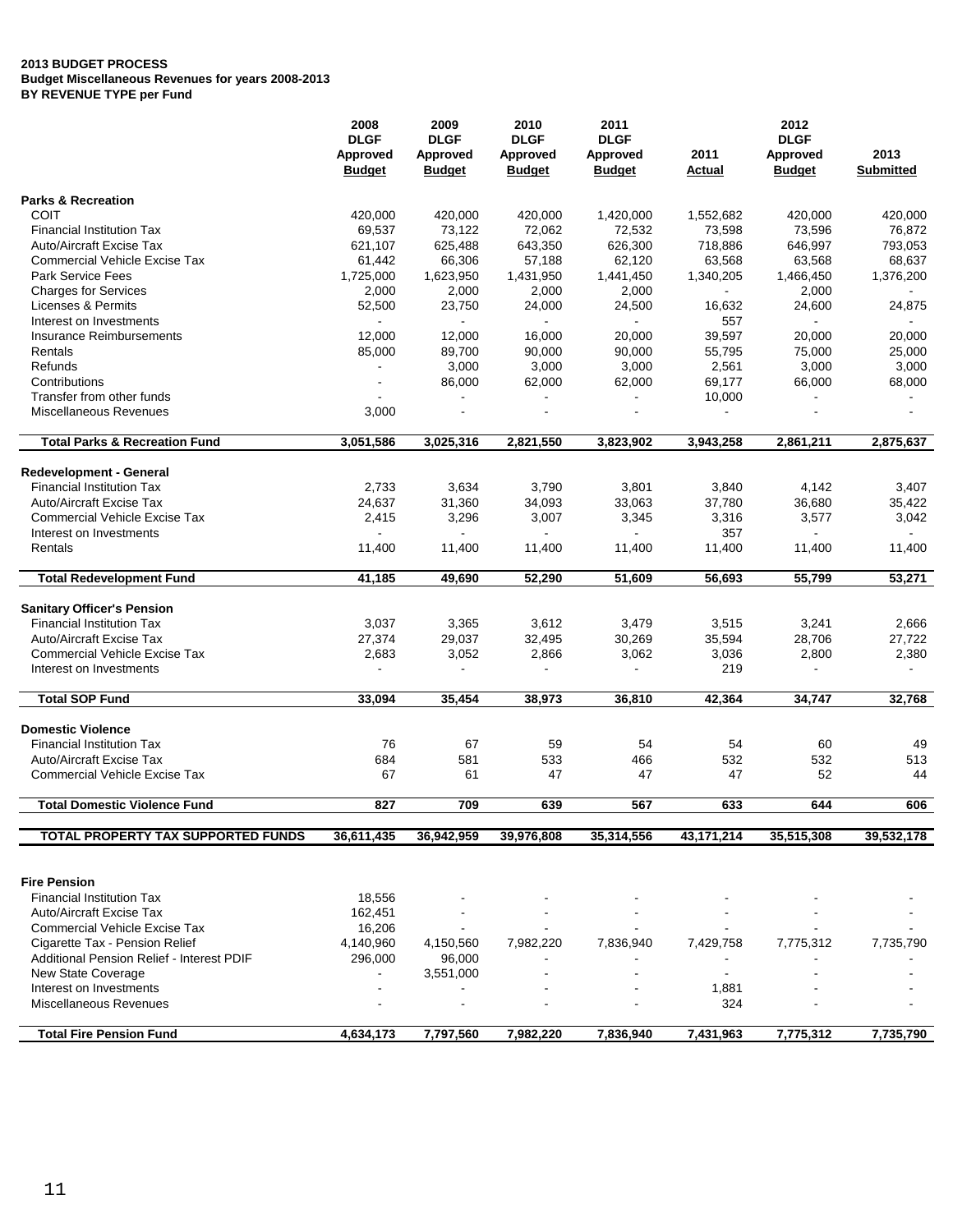|                                           | 2008                             | 2009                                     | 2010                                            | 2011                                     | 2012           |                                  |                          |  |
|-------------------------------------------|----------------------------------|------------------------------------------|-------------------------------------------------|------------------------------------------|----------------|----------------------------------|--------------------------|--|
|                                           | <b>DLGF</b>                      | <b>DLGF</b><br>Approved<br><b>Budget</b> | <b>DLGF</b><br><b>Approved</b><br><b>Budget</b> | <b>DLGF</b><br>Approved<br><b>Budget</b> |                | <b>DLGF</b>                      |                          |  |
|                                           | <b>Approved</b><br><b>Budget</b> |                                          |                                                 |                                          | 2011<br>Actual | <b>Approved</b><br><b>Budget</b> | 2013<br><b>Submitted</b> |  |
| <b>Police Pension</b>                     |                                  |                                          |                                                 |                                          |                |                                  |                          |  |
| <b>Financial Institution Tax</b>          | 16,248                           |                                          |                                                 |                                          |                |                                  |                          |  |
| <b>Auto/Aircraft Excise Tax</b>           | 146,451                          |                                          |                                                 |                                          |                |                                  |                          |  |
| <b>Commercial Vehicle Excise Tax</b>      | 14,356                           |                                          |                                                 |                                          |                |                                  |                          |  |
| Assessments                               | 5,866                            | 2,813                                    |                                                 |                                          | 528            |                                  |                          |  |
| Cigarette Tax - Pension Relief            | 4,486,040                        | 4,496,440                                | 8,088,290                                       | 8,479,820                                | 8,372,884      | 8,760,868                        | 8,972,180                |  |
| Additional Pension Relief - Interest PDIF | 304,000                          | 104,000                                  |                                                 |                                          |                |                                  |                          |  |
| New State Coverage                        |                                  | 3,846,000                                |                                                 |                                          | L.             |                                  |                          |  |
| Interest on Investments                   |                                  |                                          |                                                 |                                          | 3,428          |                                  |                          |  |
| Miscellaneous Revenues                    |                                  | $\blacksquare$                           |                                                 |                                          | 14,194         |                                  |                          |  |
| <b>Total Police Pension Fund</b>          | 4,972,961                        | 8,449,253                                | 8,088,290                                       | 8,479,820                                | 8,391,034      | 8,760,868                        | 8,972,180                |  |
|                                           |                                  |                                          |                                                 |                                          |                |                                  |                          |  |
| <b>Solid Waste Management</b>             |                                  |                                          |                                                 |                                          |                |                                  |                          |  |
| Solid Waste Collection Fees (User Fees)   | 10,994,616                       | 10,732,404                               | 10,610,448                                      | 10,725,684                               | 10,360,555     | 9,554,826                        | 9,622,024                |  |
| <b>Promotional Fees</b>                   |                                  |                                          |                                                 | 100,000                                  | 100,000        | 100,000                          | 100,000                  |  |
| <b>Recycle Fees</b>                       |                                  |                                          |                                                 | 133,867                                  | 233,354        | 750,194                          | 810,000                  |  |
| Interest on Investments                   |                                  |                                          |                                                 | $\blacksquare$                           | 5,337          | $\blacksquare$                   | $\blacksquare$           |  |
| Miscellaneous Revenues                    |                                  |                                          |                                                 |                                          | 194,656        |                                  |                          |  |
| Transfer from other funds                 |                                  | 63,396                                   | 69,972                                          |                                          |                |                                  |                          |  |
| <b>Total Solid Waste Management Fund</b>  | 10,994,616                       | 10,795,800                               | 10,680,420                                      | 10,959,551                               | 10,893,902     | 10,405,020                       | 10,532,024               |  |
| <b>Motor Vehicle Highway</b>              |                                  |                                          |                                                 |                                          |                |                                  |                          |  |
| <b>Wheel Tax/Surtax</b>                   | 2,305,769                        | 2,091,021                                | 3,936,398                                       | 4,275,898                                | 4,360,312      | 4,104,798                        | 4,244,825                |  |
| <b>State Fuel Tax</b>                     | 6,575,378                        | 6,647,341                                | 6,927,436                                       | 6,881,066                                | 6,863,673      | 6,540,227                        | 6,952,542                |  |
| City/Town Services                        | 411,105                          | 412,000                                  | 423,000                                         | 423,000                                  | 439,006        | 430,000                          | 232,000                  |  |
| <b>Water Cut Restorations</b>             | 350,000                          | $\blacksquare$                           | 260,000                                         | 260,000                                  | 271,992        | 260,000                          | 140,000                  |  |
| <b>City Scale Receipts</b>                | 4,800                            | 3,000                                    | 3,000                                           | 3,000                                    | 2,195          | 3,000                            | 3,000                    |  |
| <b>Administrative Reimbursements</b>      | $\blacksquare$                   | 350,000                                  |                                                 |                                          |                |                                  |                          |  |
| Interest on Investments                   | $\blacksquare$                   | 100,000                                  | $\blacksquare$                                  |                                          | 100            |                                  |                          |  |
| <b>Insurance Reimbursements</b>           |                                  |                                          |                                                 |                                          | 2,863          |                                  |                          |  |
| Miscellaneous Revenues                    |                                  |                                          |                                                 |                                          | 75,689         |                                  |                          |  |
| Transfer from other funds                 | 766,040                          | 1,566,040                                | 1,566,040                                       | 1,166,040                                | 1,816,040      | 1,566,040                        | 1,166,040                |  |
| <b>Total Motor Vehicle Highway Fund</b>   | 10,413,092                       | 11,169,402                               | 13,115,874                                      | 13,009,004                               | 13,831,870     | 12,904,065                       | 12,738,407               |  |
|                                           |                                  |                                          |                                                 |                                          |                |                                  |                          |  |
| <b>Local Road &amp; Street</b>            |                                  |                                          |                                                 |                                          |                |                                  |                          |  |
| <b>State Fuel Tax</b>                     | 2,728,616                        | 2,628,162                                | 2,675,147                                       | 2,623,906                                | 2,612,469      | 2,685,078                        | 2,681,451                |  |
| Sale of Maps & Publications               | 300                              | 130                                      | 300                                             | 300                                      | 20             | 300                              | 90                       |  |
| <b>Traffic Signal Maintenance Fees</b>    | 85,338                           | 97,560                                   | 93,087                                          | 93,087                                   | 157,370        | 93,087                           | 127,371                  |  |
| Street Engineering Fees from other funds  | $\sim$                           | $\blacksquare$                           | $\sim$                                          | $\blacksquare$                           | 22,644         | $\sim$                           | $\blacksquare$           |  |
| Sale of Scrap                             | 10,200                           | 10,200                                   | 10,200                                          | 10,200                                   | 9,628          | 10,200                           | 6,056                    |  |
| <b>Insurance Reimbursements</b>           | 72,000                           | 96,000                                   | 72,000                                          | 72,000                                   | 105,764        | 72,000                           | 72,179                   |  |
| Interest on Investments                   |                                  |                                          |                                                 |                                          | 5,052          |                                  | 1,746                    |  |
| Miscellaneous Revenues                    |                                  |                                          |                                                 |                                          | 10,082         |                                  |                          |  |
| <b>Total Local Road &amp; Street Fund</b> | 2,896,454                        | 2,832,052                                | 2,850,734                                       | 2,799,493                                | 2,923,029      | 2,860,665                        | 2,888,893                |  |
| <b>Cumulative Capital</b>                 |                                  |                                          |                                                 |                                          |                |                                  |                          |  |
| Cigarette Tax                             | 877,802                          | 800,275                                  | 777,767                                         | 657,726                                  | 718,187        | 687,503                          | 649,449                  |  |
| Transfer from other funds (Light Lease)   | 1,350,000                        | 1,415,000                                | 735,000                                         |                                          | $\blacksquare$ |                                  |                          |  |
| Interest                                  | 24,000                           | 12,000                                   |                                                 |                                          | 970            |                                  |                          |  |
| Miscellaneous Revenues                    |                                  |                                          |                                                 |                                          | 500            |                                  |                          |  |
| <b>Total Cumulative Capital Fund</b>      | 2,251,802                        | 2,227,275                                | 1,512,767                                       | 657,726                                  | 719,657        | 687,503                          | 649,449                  |  |
|                                           |                                  |                                          |                                                 |                                          |                |                                  |                          |  |